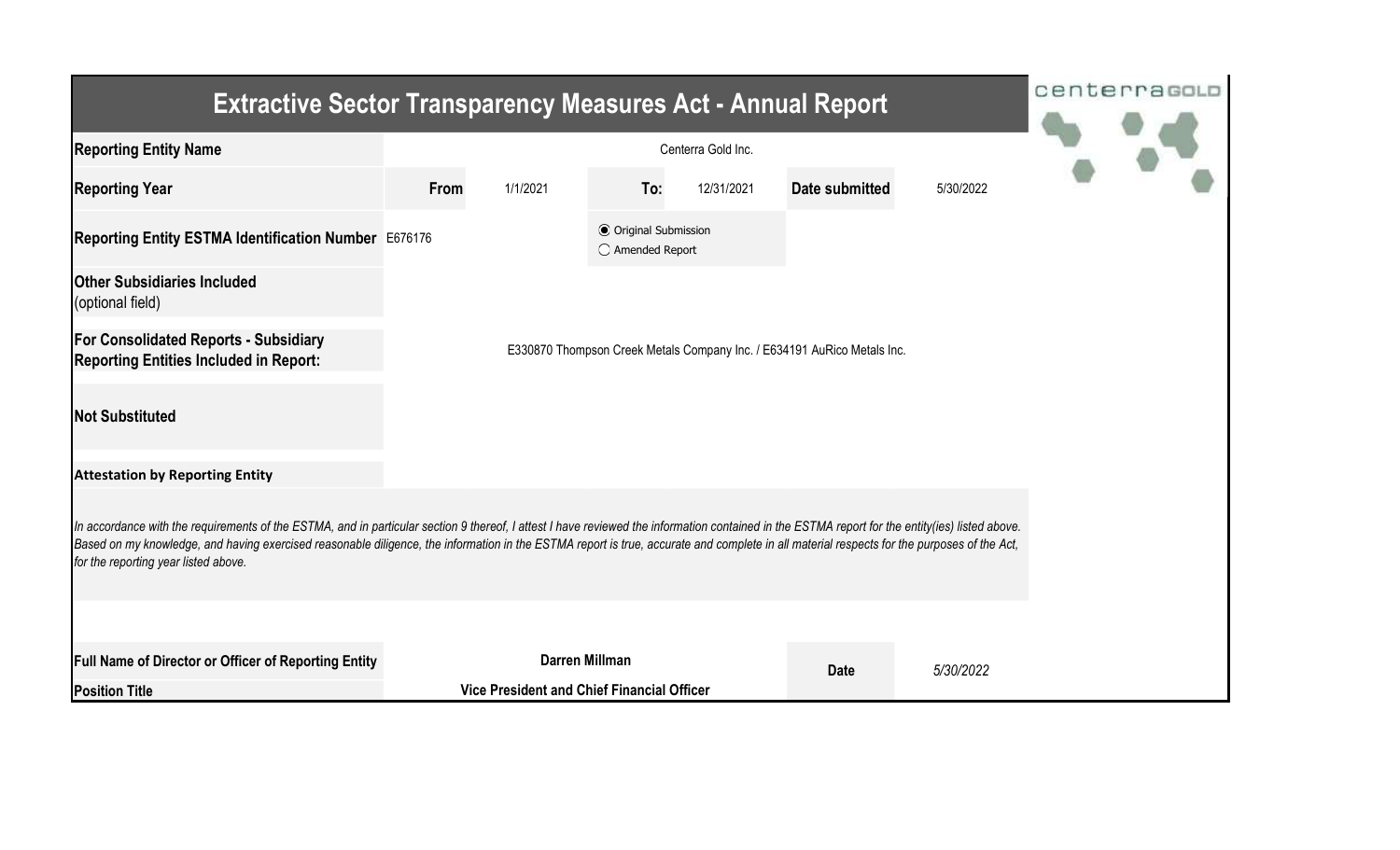| Extractive Sector Transparency Measures Act - Annual Report                                                                                                                                                                                                                                                                                                                                                                                                                                                                                                                                                                                                                                                                                                                                                                                                                                                                                                                                                                                                                                                                                                                                                                                                                                                                                                                                                                                                                                                                                                                                             |                                                                         |                                        |                                      |                  |                            |                                |                |                  |                                       |                                      |                                                                                                                                                                                                                                                                                     |  |
|---------------------------------------------------------------------------------------------------------------------------------------------------------------------------------------------------------------------------------------------------------------------------------------------------------------------------------------------------------------------------------------------------------------------------------------------------------------------------------------------------------------------------------------------------------------------------------------------------------------------------------------------------------------------------------------------------------------------------------------------------------------------------------------------------------------------------------------------------------------------------------------------------------------------------------------------------------------------------------------------------------------------------------------------------------------------------------------------------------------------------------------------------------------------------------------------------------------------------------------------------------------------------------------------------------------------------------------------------------------------------------------------------------------------------------------------------------------------------------------------------------------------------------------------------------------------------------------------------------|-------------------------------------------------------------------------|----------------------------------------|--------------------------------------|------------------|----------------------------|--------------------------------|----------------|------------------|---------------------------------------|--------------------------------------|-------------------------------------------------------------------------------------------------------------------------------------------------------------------------------------------------------------------------------------------------------------------------------------|--|
| <b>Reporting Year</b><br><b>Reporting Entity Name</b><br><b>Reporting Entity ESTMA</b><br><b>Identification Number</b>                                                                                                                                                                                                                                                                                                                                                                                                                                                                                                                                                                                                                                                                                                                                                                                                                                                                                                                                                                                                                                                                                                                                                                                                                                                                                                                                                                                                                                                                                  | From:                                                                   | 1/1/2021                               | To:<br>Centerra Gold Inc.<br>E676176 | 12/31/2021       | Currency of the Report USD |                                |                |                  |                                       |                                      |                                                                                                                                                                                                                                                                                     |  |
| <b>Subsidiary Reporting Entities (if</b><br>necessary)                                                                                                                                                                                                                                                                                                                                                                                                                                                                                                                                                                                                                                                                                                                                                                                                                                                                                                                                                                                                                                                                                                                                                                                                                                                                                                                                                                                                                                                                                                                                                  | E330870 Thompson Creek Metals Company Inc. / E634191 AuRico Metals Inc. |                                        |                                      |                  |                            |                                |                |                  |                                       |                                      |                                                                                                                                                                                                                                                                                     |  |
|                                                                                                                                                                                                                                                                                                                                                                                                                                                                                                                                                                                                                                                                                                                                                                                                                                                                                                                                                                                                                                                                                                                                                                                                                                                                                                                                                                                                                                                                                                                                                                                                         | Payments by Payee 1,3,5<br>Departments, Agency, etc                     |                                        |                                      |                  |                            |                                |                |                  |                                       |                                      |                                                                                                                                                                                                                                                                                     |  |
| Country                                                                                                                                                                                                                                                                                                                                                                                                                                                                                                                                                                                                                                                                                                                                                                                                                                                                                                                                                                                                                                                                                                                                                                                                                                                                                                                                                                                                                                                                                                                                                                                                 | Payee Name                                                              | within Payee that Received<br>Payments | Taxes                                | <b>Royalties</b> | Fees                       | <b>Production Entitlements</b> | <b>Bonuses</b> | <b>Dividends</b> | Infrastructure<br>mprovement Payments | <b>Total Amount paid to</b><br>Payee | <b>Notes</b>                                                                                                                                                                                                                                                                        |  |
| Canada                                                                                                                                                                                                                                                                                                                                                                                                                                                                                                                                                                                                                                                                                                                                                                                                                                                                                                                                                                                                                                                                                                                                                                                                                                                                                                                                                                                                                                                                                                                                                                                                  | McLeod Lake Indian Band                                                 |                                        |                                      | 600.000          | 610,000                    |                                |                |                  |                                       |                                      | Payments made in Canadian dollars. See Note 3 below for exchange particulars. Consists of<br>1,210,000 payments for the Mount Milligan Mine. Fees include US\$523,000 of in-kind payments, which<br>was determined using comparable market value of similar properties in the area. |  |
| Canada                                                                                                                                                                                                                                                                                                                                                                                                                                                                                                                                                                                                                                                                                                                                                                                                                                                                                                                                                                                                                                                                                                                                                                                                                                                                                                                                                                                                                                                                                                                                                                                                  | Nak'azdli Whut'en                                                       |                                        |                                      | 1,920,000        | 120,000                    |                                |                |                  |                                       |                                      | 2,040,000 Payments made in Canadian dollars. See Note 3 below for exchange particulars. Consists of<br>payments for the Mount Milligan Mine.                                                                                                                                        |  |
| Canada                                                                                                                                                                                                                                                                                                                                                                                                                                                                                                                                                                                                                                                                                                                                                                                                                                                                                                                                                                                                                                                                                                                                                                                                                                                                                                                                                                                                                                                                                                                                                                                                  | Tsay Keh Dene First Nation                                              |                                        |                                      |                  | 120,000                    |                                |                |                  |                                       |                                      | 120,000 Payments made in Canadian dollars. See Note 3 below for exchange particulars. Consists of<br>payments for the Kemess Project.                                                                                                                                               |  |
| Canada                                                                                                                                                                                                                                                                                                                                                                                                                                                                                                                                                                                                                                                                                                                                                                                                                                                                                                                                                                                                                                                                                                                                                                                                                                                                                                                                                                                                                                                                                                                                                                                                  | Village of Fraser Lake                                                  |                                        | 680,000                              |                  |                            |                                |                |                  |                                       |                                      | 680,000 Payments made in Canadian dollars. See Note 3 below for exchange particulars. Consists of<br>payments for the Endako Mine. See Note 4 below.                                                                                                                                |  |
| Canada - British Columbia                                                                                                                                                                                                                                                                                                                                                                                                                                                                                                                                                                                                                                                                                                                                                                                                                                                                                                                                                                                                                                                                                                                                                                                                                                                                                                                                                                                                                                                                                                                                                                               | Province of British Columbia                                            |                                        | 9,440,000                            |                  | 690,000                    |                                |                |                  |                                       |                                      | 10,130,000 Payments made in Canadian dollars. See Note 3 below for exchange particulars. Consists of<br>payments for the Mount Milligan Mine, Endako Mine and Kemess Project. See Note 4 below.                                                                                     |  |
| Kyrgyzstan                                                                                                                                                                                                                                                                                                                                                                                                                                                                                                                                                                                                                                                                                                                                                                                                                                                                                                                                                                                                                                                                                                                                                                                                                                                                                                                                                                                                                                                                                                                                                                                              | Government of Kyrgyzstan                                                |                                        | 34,800,000                           |                  | 650,000                    |                                |                |                  |                                       |                                      | 35,450,000 Payments made in Kyrgyz Soms and US dollars. See Note 3 below for exchange particulars.<br>Consists of payments for the period from January 1 to May 15, 2021. See Note 6 below.                                                                                         |  |
| Turkey                                                                                                                                                                                                                                                                                                                                                                                                                                                                                                                                                                                                                                                                                                                                                                                                                                                                                                                                                                                                                                                                                                                                                                                                                                                                                                                                                                                                                                                                                                                                                                                                  | Province of Kayseri                                                     |                                        |                                      |                  | 3,310,000                  |                                |                |                  |                                       |                                      | 3,310,000 Payments made in Turkish Lira and Euro. See Note 3 below for exchange particulars.                                                                                                                                                                                        |  |
| Turkey                                                                                                                                                                                                                                                                                                                                                                                                                                                                                                                                                                                                                                                                                                                                                                                                                                                                                                                                                                                                                                                                                                                                                                                                                                                                                                                                                                                                                                                                                                                                                                                                  | Government of Turkey                                                    |                                        | 3.380.000                            | 10.600.000       | 180,000                    |                                |                |                  |                                       |                                      | Payments made in Turkish Lira. See Note 3 below for exchange particulars. Payments for Fees<br>14,160,000 include payments for the Oksut Mine and the following exploration properties: Ziyarettepe,<br>Kizilkaya, Sivritepe and Tethyan.                                           |  |
| Turkey                                                                                                                                                                                                                                                                                                                                                                                                                                                                                                                                                                                                                                                                                                                                                                                                                                                                                                                                                                                                                                                                                                                                                                                                                                                                                                                                                                                                                                                                                                                                                                                                  | Town of Develi                                                          |                                        |                                      |                  | 400.000                    |                                |                |                  |                                       |                                      | 400,000 Payments made in Turkish Lira. See Note 3 below for exchange particulars.                                                                                                                                                                                                   |  |
| United States of America                                                                                                                                                                                                                                                                                                                                                                                                                                                                                                                                                                                                                                                                                                                                                                                                                                                                                                                                                                                                                                                                                                                                                                                                                                                                                                                                                                                                                                                                                                                                                                                | Government of the United States                                         |                                        |                                      |                  | 190,000                    |                                |                |                  |                                       |                                      | 190,000 Payments made in US dollars.                                                                                                                                                                                                                                                |  |
| United States of America                                                                                                                                                                                                                                                                                                                                                                                                                                                                                                                                                                                                                                                                                                                                                                                                                                                                                                                                                                                                                                                                                                                                                                                                                                                                                                                                                                                                                                                                                                                                                                                | County of Custer                                                        |                                        | 680,000                              |                  |                            |                                |                |                  |                                       |                                      | 680,000 Payments made in US dollars.                                                                                                                                                                                                                                                |  |
| United States of America                                                                                                                                                                                                                                                                                                                                                                                                                                                                                                                                                                                                                                                                                                                                                                                                                                                                                                                                                                                                                                                                                                                                                                                                                                                                                                                                                                                                                                                                                                                                                                                | State of Idaho                                                          |                                        |                                      |                  | 80,000                     |                                |                |                  |                                       |                                      | 80,000 Payments made in US dollars.                                                                                                                                                                                                                                                 |  |
| 1. Report is prepared in US dollars, the functional currency of the Reporting Entity.<br>2. The US equivalent of the C\$100,000 reporting threshold was determined using the USD/CAD exchange rate as of the close of December 31, 2021 of US\$0.7888 to C\$1.00. This results in a reporting threshold of US\$78,880.<br>3. Payments made in currencies other then US dollars above were converted from source currency to US dollars using spot exchange rates on the application date of transaction. Ranges of the applicable exchange rates used ar<br>Canadian Dollar: 1.2722 - 1.2039<br>Turkey Lira: 15.2118- 6.9150<br>EURO: 1.1847<br><b>Additional Notes:</b><br>Kyrgyzstan Som: 84.7968 -84.0760<br>4. Centerra holds a 75% joint venture interest in the Endako Mine. The payments included in this report represent 100% of the reportable payments made by the Endako joint venture in 2021.<br>5. Amounts in the "Payments by Project" table may not balance with those in the "Payments by Payee" table due to rounding.<br>6. Payments for the Kumtor Mine covers only the period from January 1 to May 15, 2021.<br>Starting in early 2021, the Kyrgyz Republic and its state owned company, Kyrgyzaltyn JSC began a number of coordinated actions that resulted in the seizure of the Kumtor Mine by the Kyrgyz Republic and a loss of control of<br>to May 15, 2021. After this period, Centerra had no more involvement or control over the operations of the Kumtor mine or the payments to payees relating to the mine and Centerra has had no ability to access the payment in |                                                                         |                                        |                                      |                  |                            |                                |                |                  |                                       |                                      |                                                                                                                                                                                                                                                                                     |  |